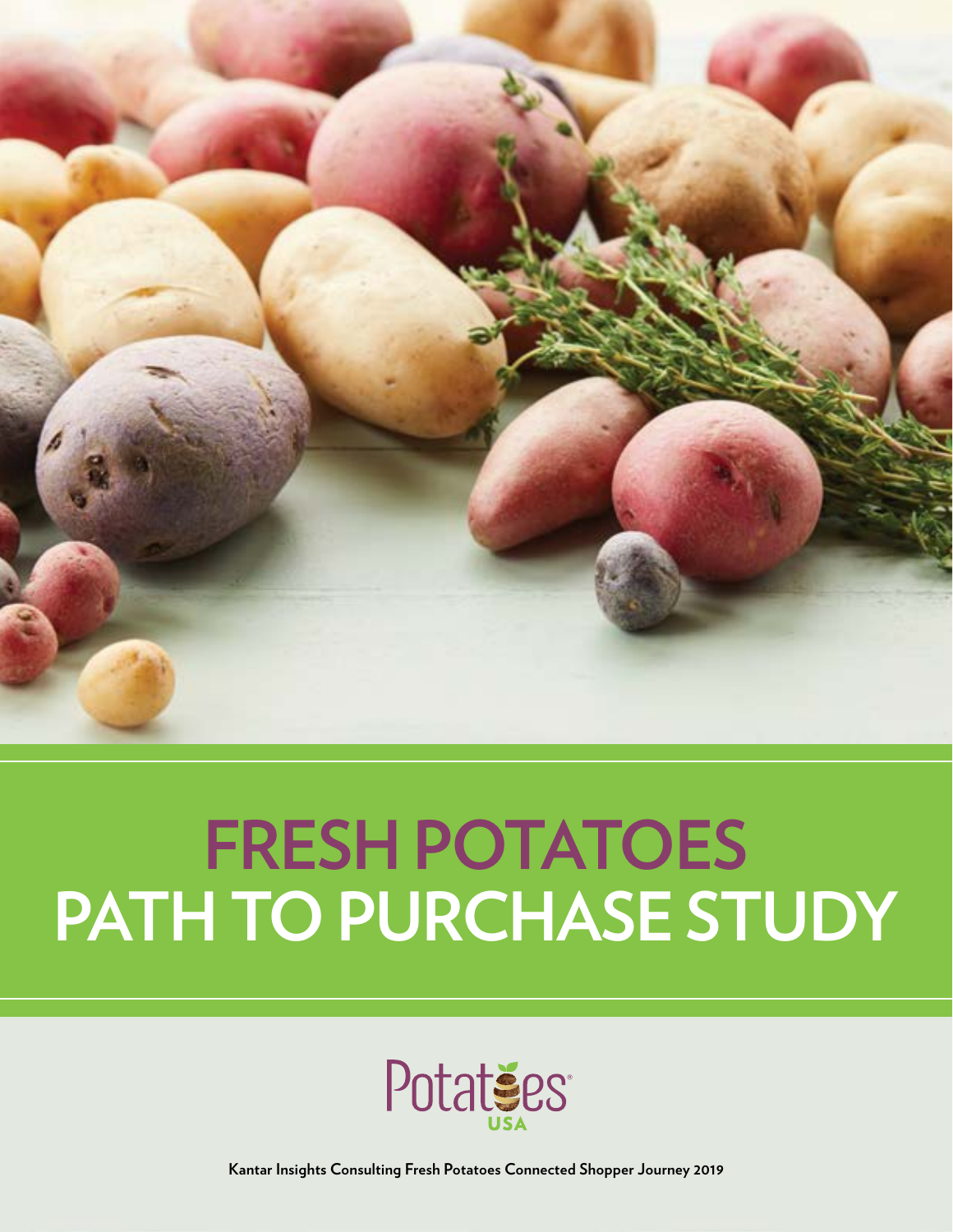### FRESH POTATOES PATH TO PURCHASE STUDY

### BACKGROUND

Kantar Insights Consulting is a team of brand and marketing specialists who focus on growth for the retail sector. Kantar Insights Consulting gathered information from potato shoppers at food retailers, mass merchandise retailers, club stores and grocery online shoppers. The Path to Purchase study helped determine where and how consumers are interacting with marketing to drive retail sales. This guide will highlight the ways consumers are using these marketing tools at the different types of retailers and for all seven types of fresh potatoes.





### INTERACTIONS DRIVING PURCHASE

Consumers are using online resources, previous experience and in-store engagement to drive their decisions to buy potatoes. All of the following interactions are driving consumers to purchase more potatoes.

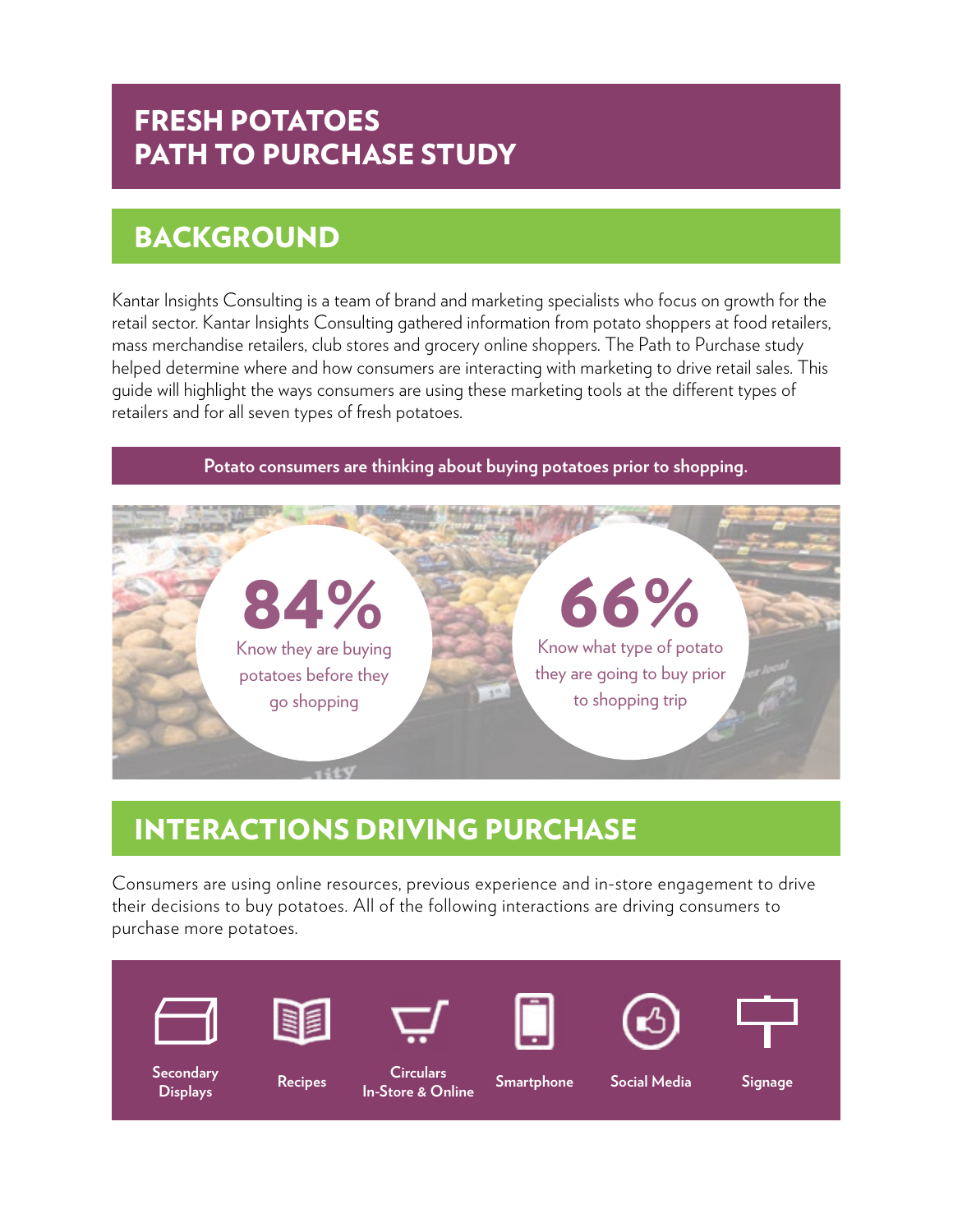### TOTAL STORE

56%

#### **DEMOGRAPHICS OF THE FRESH POTATO CONSUMER FOR ALL RETAIL STORES**



### SHOPPING ACTIVITIES

Total percentage of consumers that engaged in pre-shop activities before shopping. The activities below are the most impactful ways to drive fresh potato volume and dollar sales with retail consumers.

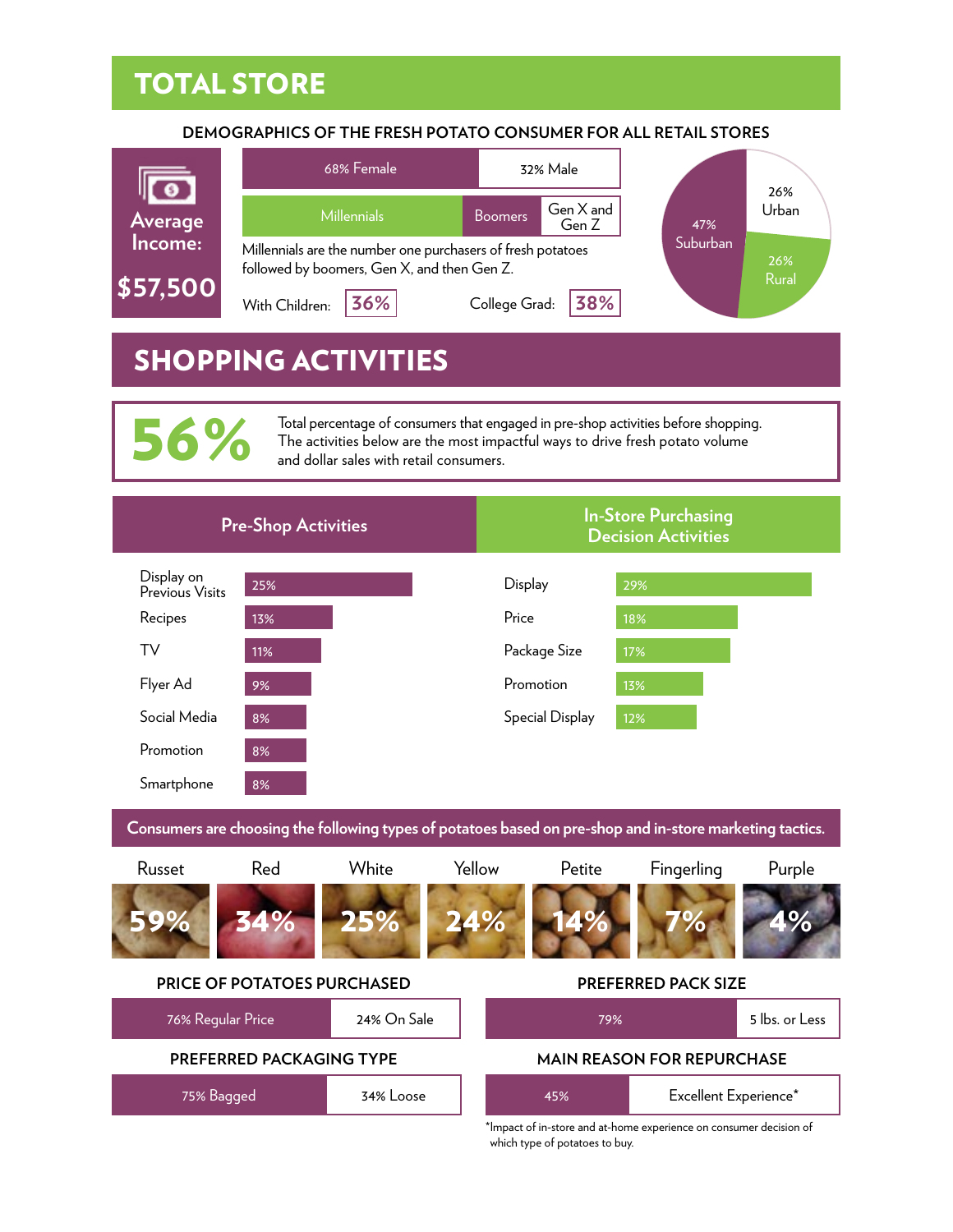### FOOD\*\*

#### **DEMOGRAPHICS OF THE FRESH POTATO CONSUMER FOR ALL FOOD RETAIL STORES**



### SHOPPING ACTIVITIES

30% of consumers decided to go to food retailers specifically to buy fresh potatoes. The activities below are the most impactful ways to drive fresh potato volume and dollar sales with retail consumers.

**Pre-Shop Activities In-Store Purchasing Decision Activities** 27% 30% Display 18% Recipes Price Package Size Promotion Search Engine 8% Promotion 15% 15%  $S$  pecial Display  $\frac{13\%}{13\%}$ 8% 8% TV Flyer Ad 10% 10% Display on Previous Visits

72% Regular Price 28% On Sale 83% 5 lbs. or Less **Consumers are choosing the following types of potatoes based on pre-shop and in-store marketing tactics. White** 22% 22% Yellow 57% Russet 2% Purple 33% Red 5% Fingerling 14% Petite **PRICE OF POTATOES PURCHASED PREFERRED PACKAGING TYPE PREFERRED PACK SIZE MAIN REASON FOR REPURCHASE**

| 770/ | 36% Loose | 77 C | Excellent Experience* |
|------|-----------|------|-----------------------|
|      |           |      |                       |

\*Impact of in-store and at-home experience on consumer decision of which type of potatoes to buy.

\*\*A food retailer is a grocery store primarily focused on selling food, both perishable and non-perishable.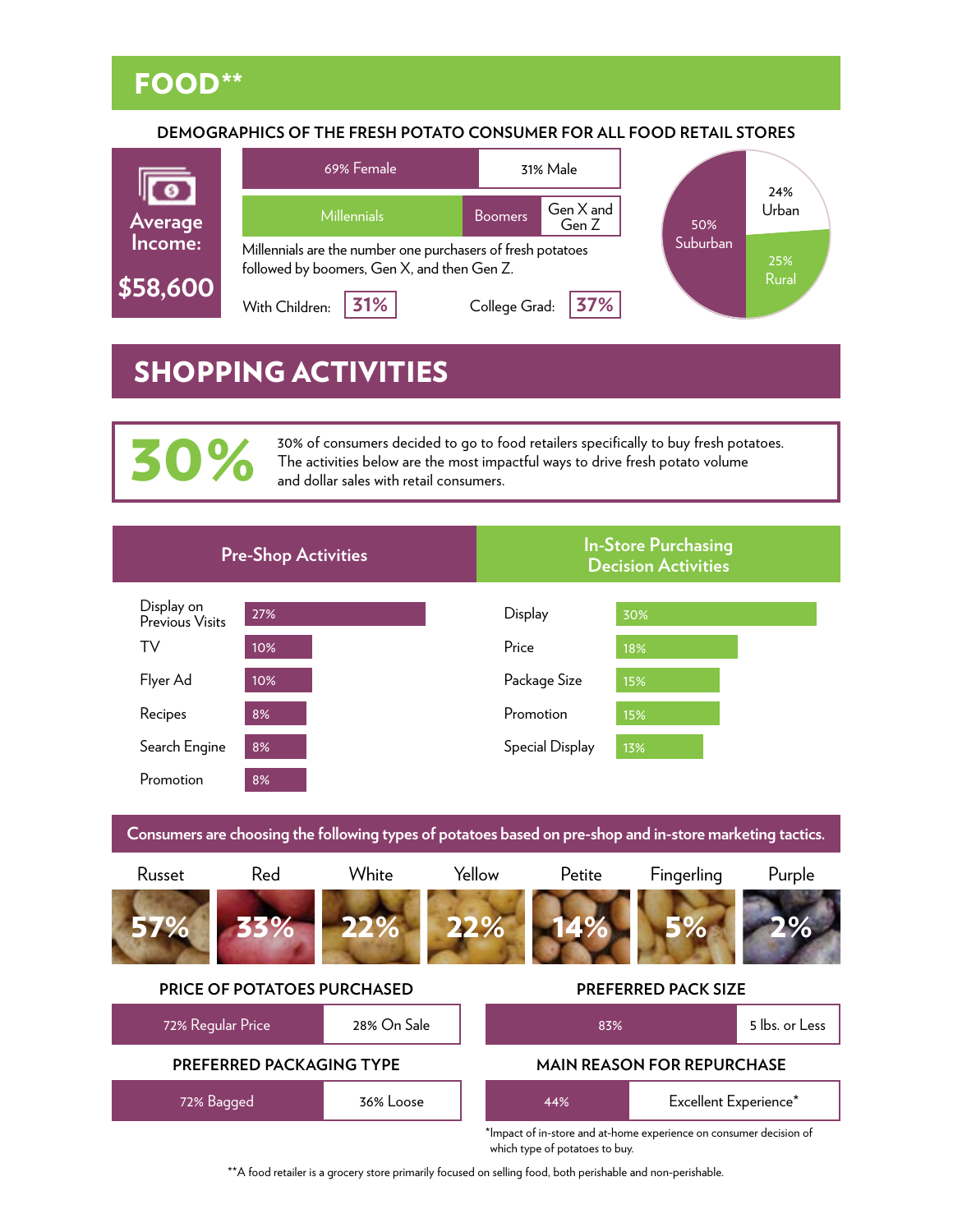

#### **DEMOGRAPHICS OF THE FRESH POTATO CONSUMER FOR ALL MASS RETAIL STORES**



### SHOPPING ACTIVITIES

25% of consumers decided to go to mass retailers specifically to buy fresh potatoes.<br>The activities below are the most impactful ways to drive fresh potato volume and dollar sales with retail consumers.

| <b>Pre-Shop Activities</b>    |     | <b>In-Store Purchasing</b><br><b>Decision Activities</b> |     |  |  |
|-------------------------------|-----|----------------------------------------------------------|-----|--|--|
| Display on<br>Previous Visits | 21% | Display                                                  | 25% |  |  |
| Recipes                       | 8%  | Package Size                                             | 22% |  |  |
| TV                            | 8%  | Price                                                    | 16% |  |  |
| In-Store Signage              | 7%  | Special Display                                          | 11% |  |  |

**Consumers are choosing the following types of potatoes based on pre-shop and in-store marketing tactics.**

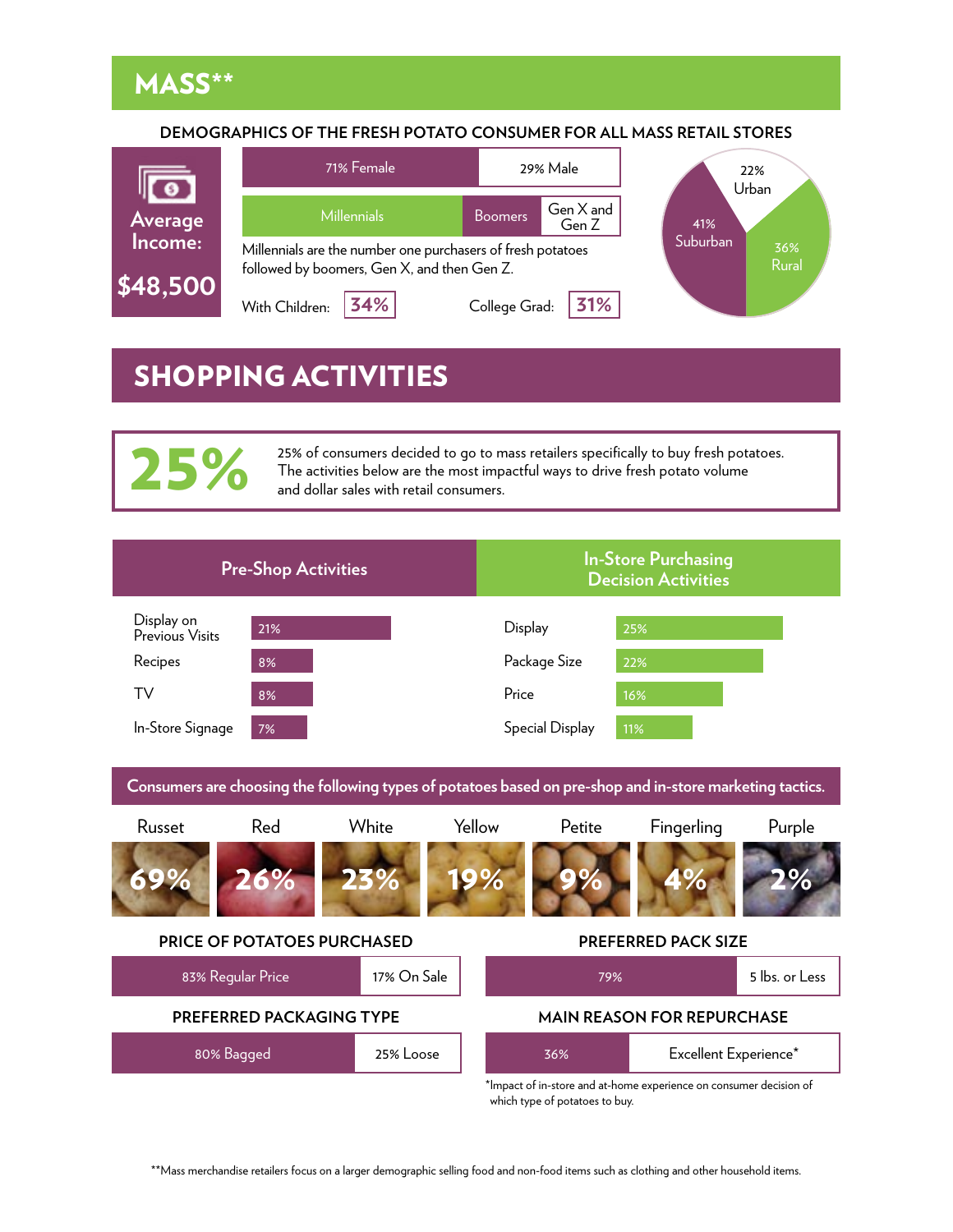

#### **DEMOGRAPHICS OF THE FRESH POTATO CONSUMER FOR ALL CLUB RETAIL STORES**



### SHOPPING ACTIVITIES

22% of consumers decided to go to club retailers specifically to buy fresh potatoes. The activities below are the most impactful ways to drive fresh potato volume and dollar sales with retail consumers.

**Pre-Shop Activities In-Store Purchasing Decision Activities** 18% 35% Display 15% Recipes Price TV Rockage Size Newspaper/Magazine Nutritional Benefits 8% 13% 9% 8% 14% Social Media 11% Promotion 12% Display on Previous Visits

**Consumers are choosing the following types of potatoes based on pre-shop and in-store marketing tactics.**

| Red<br>Russet               | White       | Yellow | Petite                     | Fingerling                        | Purple         |  |  |
|-----------------------------|-------------|--------|----------------------------|-----------------------------------|----------------|--|--|
| 33%<br>4%                   | 33%         | 33%    |                            |                                   |                |  |  |
| PRICE OF POTATOES PURCHASED |             |        | <b>PREFERRED PACK SIZE</b> |                                   |                |  |  |
| 85% Regular Price           | 15% On Sale |        | 65%                        |                                   | 5 lbs. or Less |  |  |
| PREFERRED PACKAGING TYPE    |             |        |                            | <b>MAIN REASON FOR REPURCHASE</b> |                |  |  |
| 88% Bagged                  | 22% Loose   |        | 54%                        | Excellent Experience*             |                |  |  |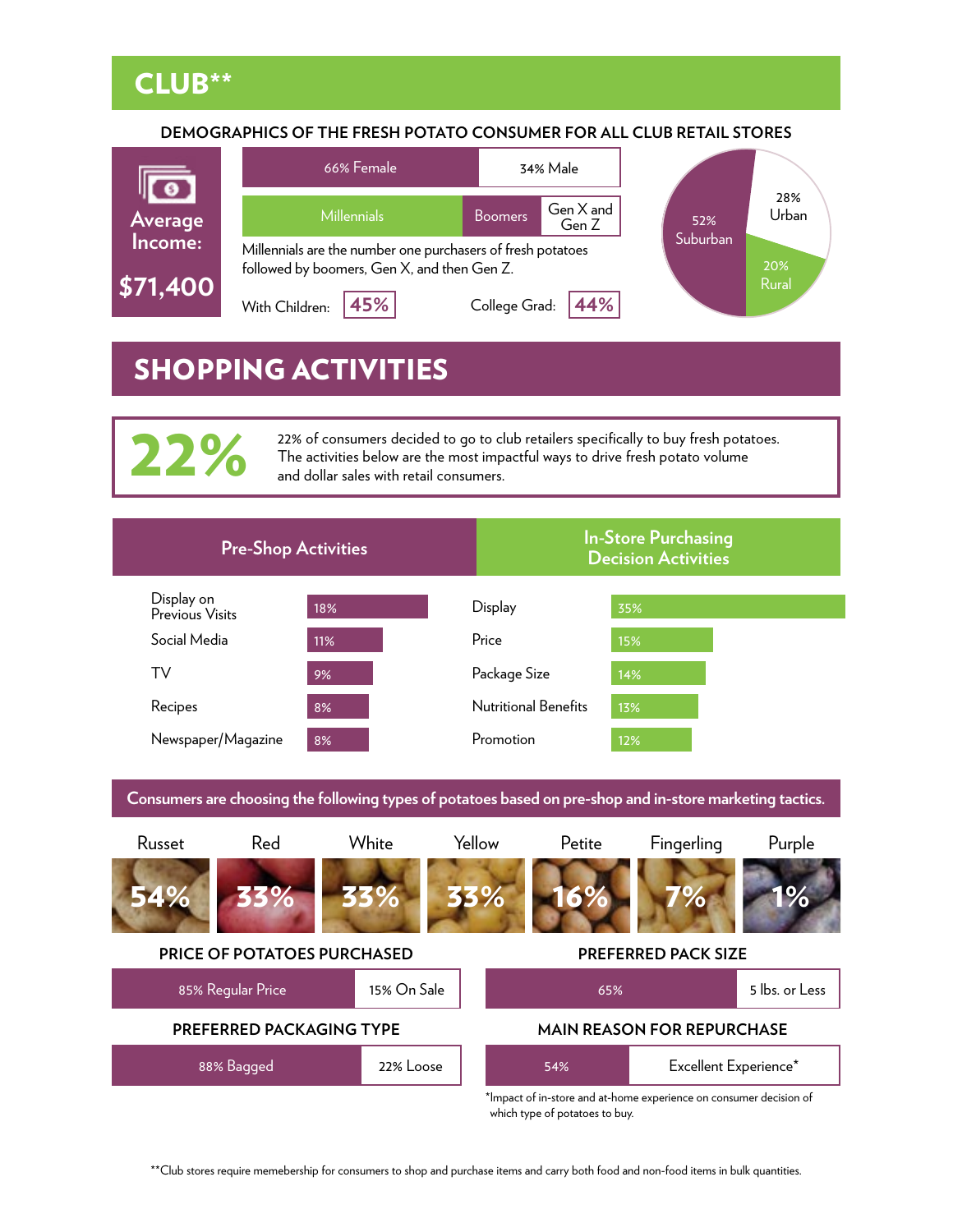### ONLINE\*\*

#### **DEMOGRAPHICS OF THE FRESH POTATO CONSUMER FOR ALL ONLINE RETAIL STORES**



### SHOPPING ACTIVITIES

66% of consumers decided to go shopping online specifically to buy fresh potatoes. The activities below are the most impactful ways to drive fresh potato volume and dollar sales with retail consumers.

|                               | <b>Pre-Shop Activities</b> |                       | <b>Online Purchasing</b><br><b>Decision Activities</b> |
|-------------------------------|----------------------------|-----------------------|--------------------------------------------------------|
| TV                            | 27%                        | Search Bar            | 23%                                                    |
| Display on<br>Previous Visits | 20%                        | Product Page          | 22%                                                    |
| Friends/Family                | 20%                        | Price/Pack Size       | 22%                                                    |
| Social Media                  | 20%                        | Search by Type        | 22%                                                    |
| Smartphone                    | 19%                        | Shipping Cost         | 19%                                                    |
| Digital Coupon                | 18%                        | <b>Product Prices</b> | 18%                                                    |
| Reviews                       | 18%                        | Pictures/Videos       | 18%                                                    |
|                               |                            | Reviews               | 18%                                                    |

**White** 44% 42% Yellow 57% Russet 17% Purple 56% Red 24% Fingerling 25% Petite 72% Regular Price 28% On Sale **62%** 5 lbs. or Less 71% Bagged 49% Loose **63%** Excellent Experience\* **Consumers are choosing the following types of potatoes based on pre-shop and online marketing tactics. PRICE OF POTATOES PURCHASED PREFERRED PACKAGING TYPE PREFERRED PACK SIZE MAIN REASON FOR REPURCHASE**

> \*Impact of in-store and at-home experience on consumer decision of which type of potatoes to buy.

\*\*The online segment includes food and non-food purchases made online and received via home delivery or by store pickup.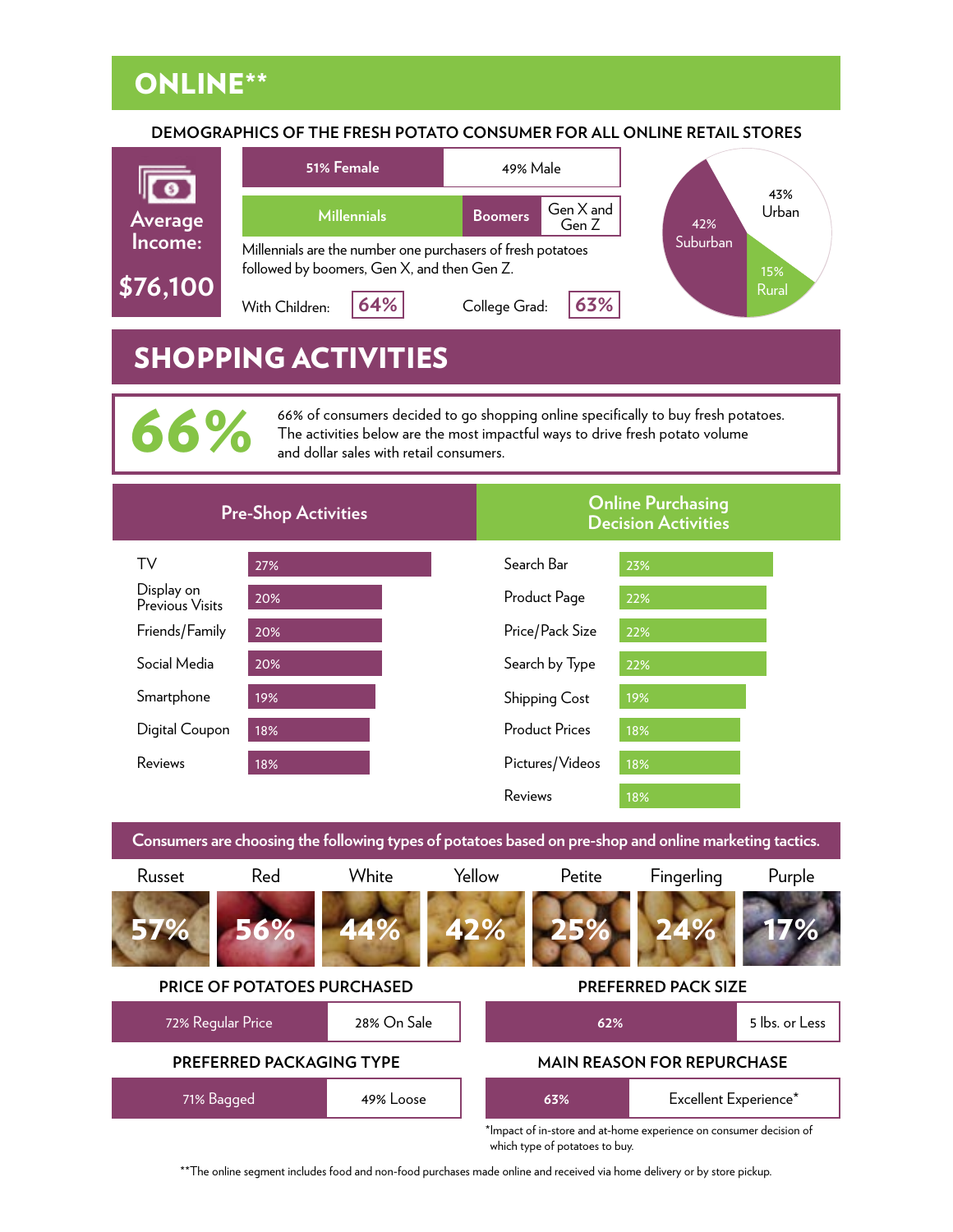### ONLINE (STORE PICKUP)

#### **DEMOGRAPHICS OF THE FRESH POTATO CONSUMER FOR ONLINE SHOPPERS WHO PICK UP AT THE STORE**

The online potato shopper is divided into two major segments. The online shopper choosing to pick up their groceries at the store fits into the following.



### SHOPPING ACTIVITIES

63% of consumers decide to go shopping online specifically to buy fresh potatoes.<br>The activities below are the most impactful ways to drive fresh potato volume and dollar sales with retail consumers.



**The following describes consumers' preferences during their final buying moments**

#### **PRICE OF POTATOES PURCHASED**

### 78% Regular Price 22% On Sale 65% 5 lbs. or Less 76% Bagged **44% Loose 61% Excellent Experience**\* **PREFERRED PACKAGING TYPE MAIN REASON FOR REPURCHASE**

\*Impact of in-store and at-home experience on consumer decision of which type of potatoes to buy.

**PREFERRED PACK SIZE**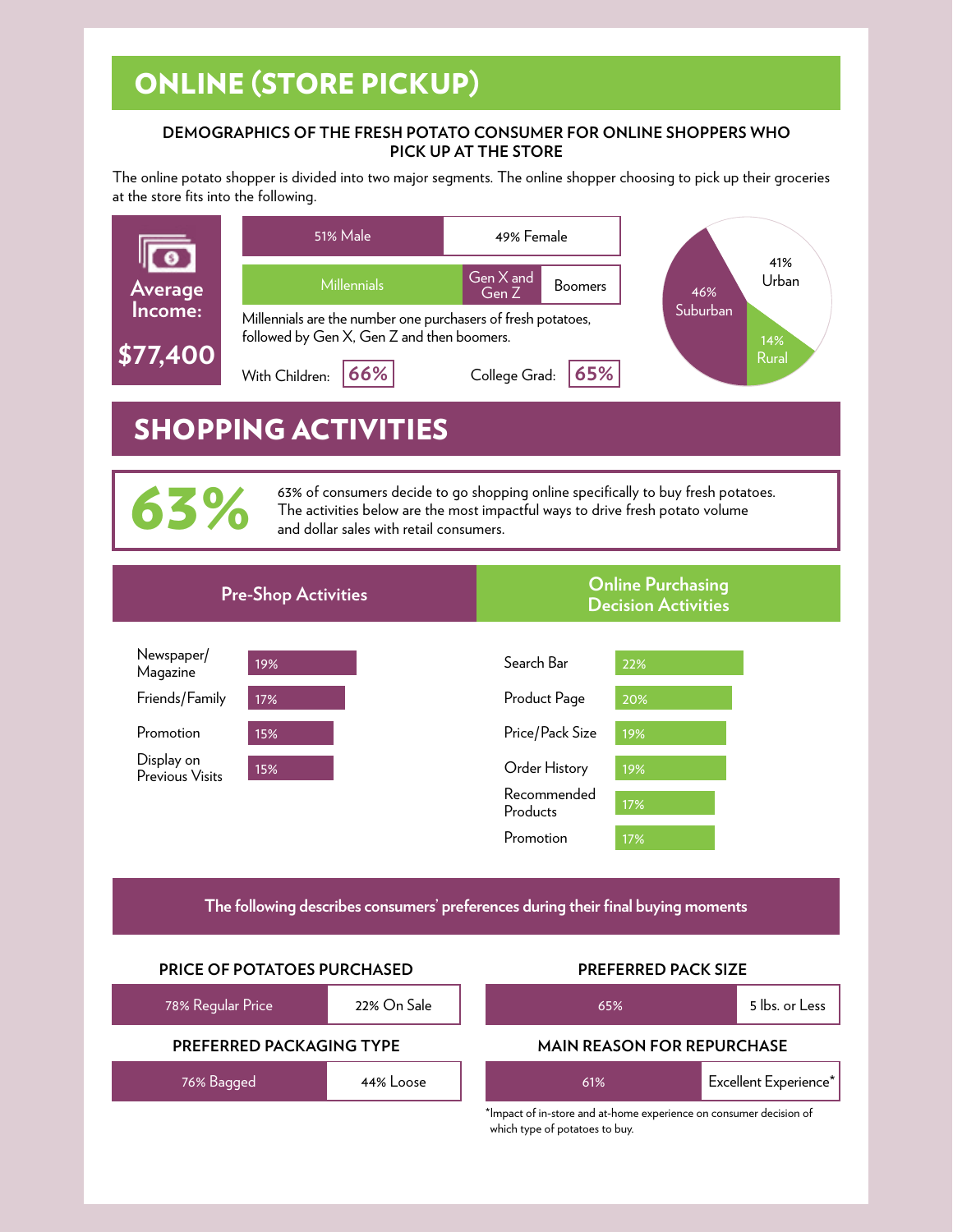#### **DEMOGRAPHICS OF THE FRESH POTATO CONSUMER FOR ONLINE SHOPPERS WHO HAVE THEIR FOOD DELIVERED AT HOME**

The online potato shopper is divided into two major segments. The online shopper choosing to get their groceries delivered at home fits into the following.



### SHOPPING ACTIVITIES

75% of consumers decide to go shopping online specifically to buy fresh potatoes. The activities below are the most impactful ways to drive fresh potato volume and dollar<br>sales with retail consumers.

#### **Pre-Shop Activities Online Purchasing Decision Activities**



**The following describes consumers' preferences during their final buying moments**

#### **PRICE OF POTATOES PURCHASED**

#### 64% Regular Price 36% On Sale 57% 57% 5 lbs. or Less 68% Bagged 51% Loose **PREFERRED PACKAGING TYPE MAIN REASON FOR REPURCHASE** 65% Excellent Experience\*

\*Impact of in-store and at-home experience on consumer decision of which type of potatoes to buy.

**PREFERRED PACK SIZE**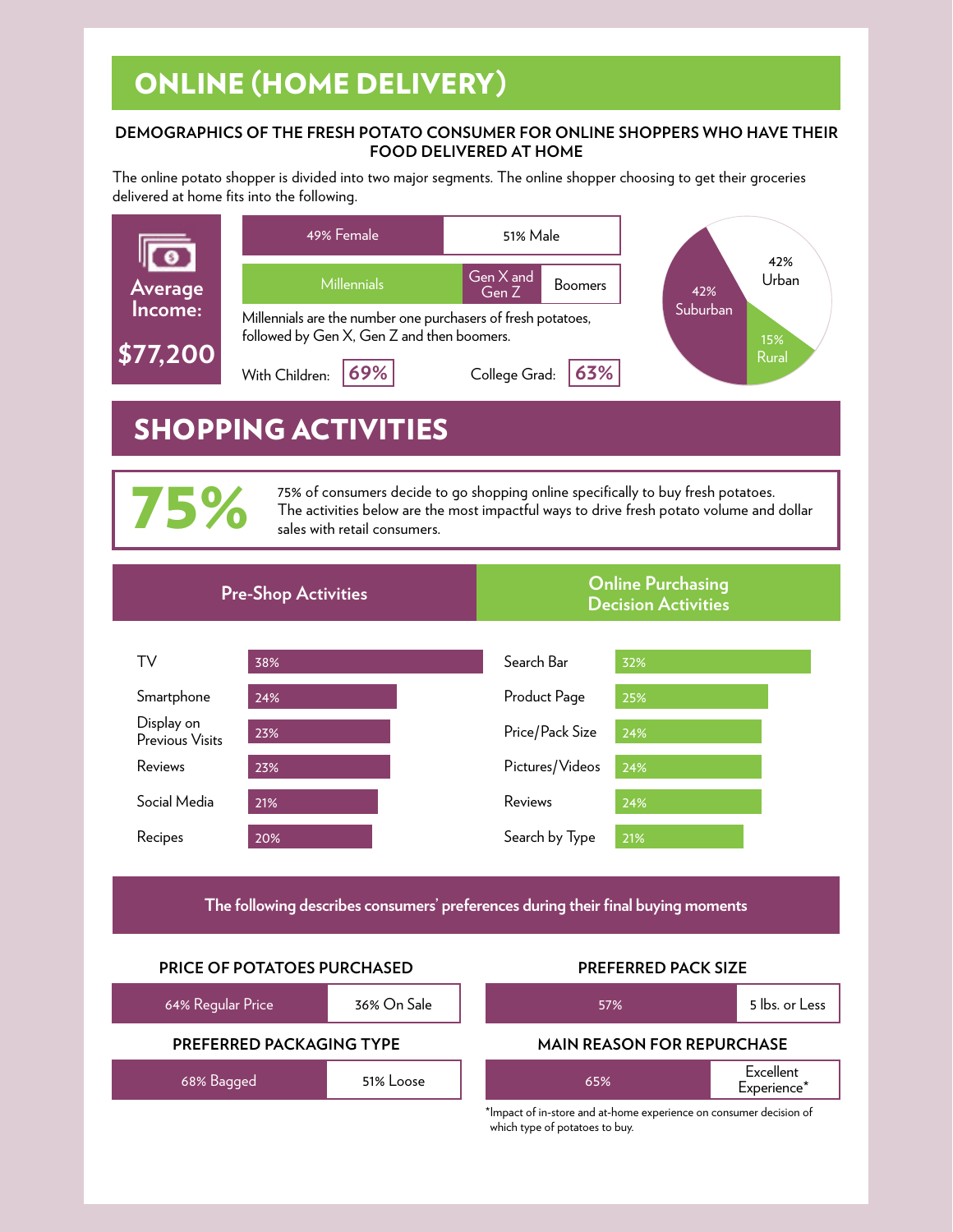### TYPES OF POTATO CONSUMERS

#### **OVERVIEW**

There are three types of fresh potato consumers. All are impacted in different ways. Some of these consumers are more engaged than others. They all contribute to sales in-store and provide opportunities for engagement on all types of potatoes.

### ENGAGED ONLINE AND OFFLINE



### SHOPPING ACTIVITIES



**The engaged online and offline shopper is dividing their time between all four types of retailers:**

| 48%                                                                        | 13%<br>4%                          |  | 34%                                             |
|----------------------------------------------------------------------------|------------------------------------|--|-------------------------------------------------|
| <b>FOOD</b>                                                                | <b>CLUB</b><br><b>MASS</b>         |  | <b>ONLINE</b>                                   |
| <b>Preferred Pack Type</b>                                                 | <b>Preferred Pack Size</b>         |  | <b>Average Spend on Potatoes</b><br>(per visit) |
| · Individually wrapped<br>· Multi wrapped<br>• Flavored Potatoes in a Tray | $\cdot$ 8 lbs.<br>$\cdot$ 1-4 lbs. |  | • 14.90                                         |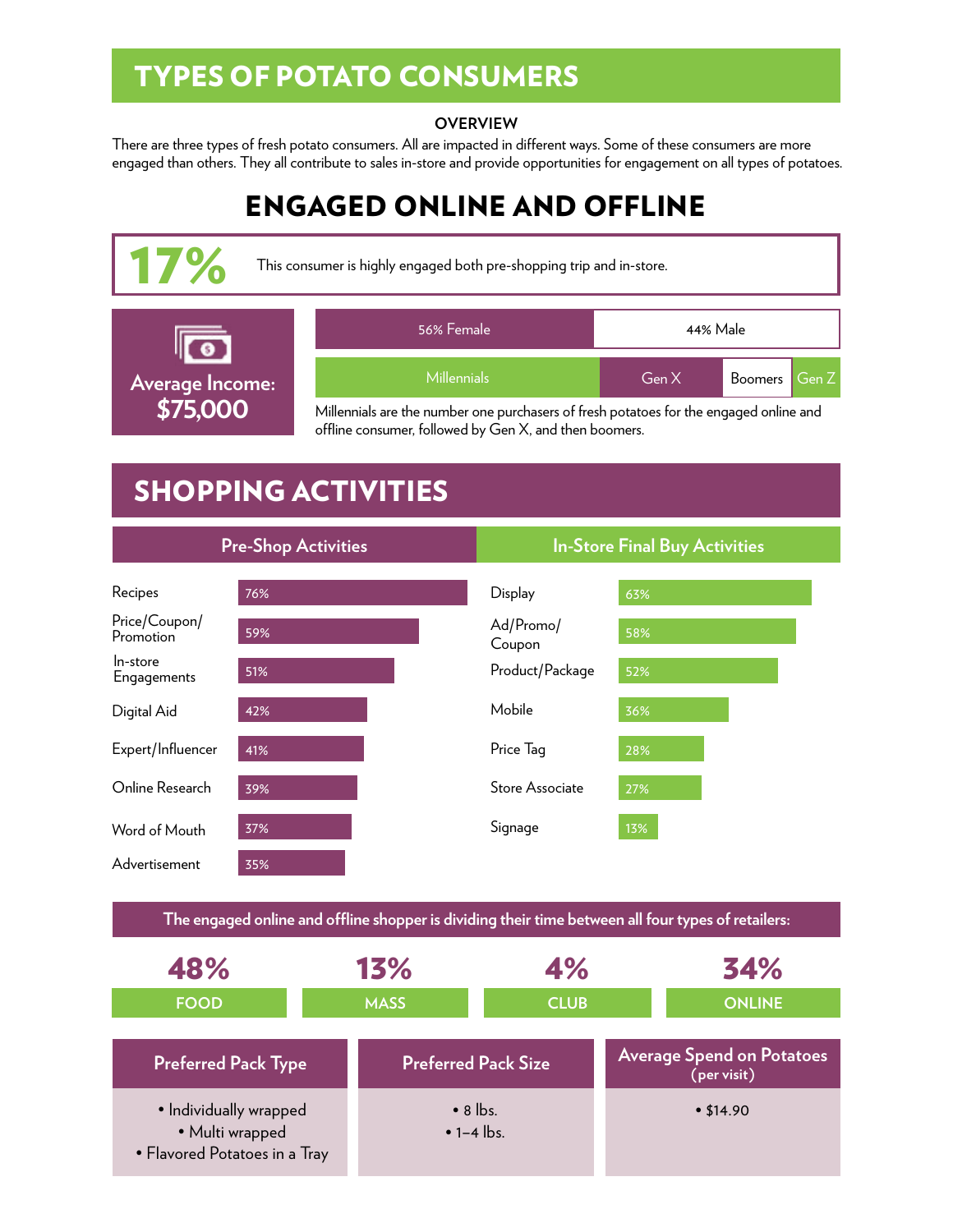### TYPES OF POTATO CONSUMERS

### RESPONSIVE IN-STORE

This consumer is converted in-store. They do not engage with many pre-shopping experience activities.





Millennials are the number one purchasers of fresh potatoes for the responsive in-store consumer, followed by boomers, and then Gen X.

### SHOPPING ACTIVITIES



• Loose • 1-4 lbs. • 1-4 lbs. • \$8.60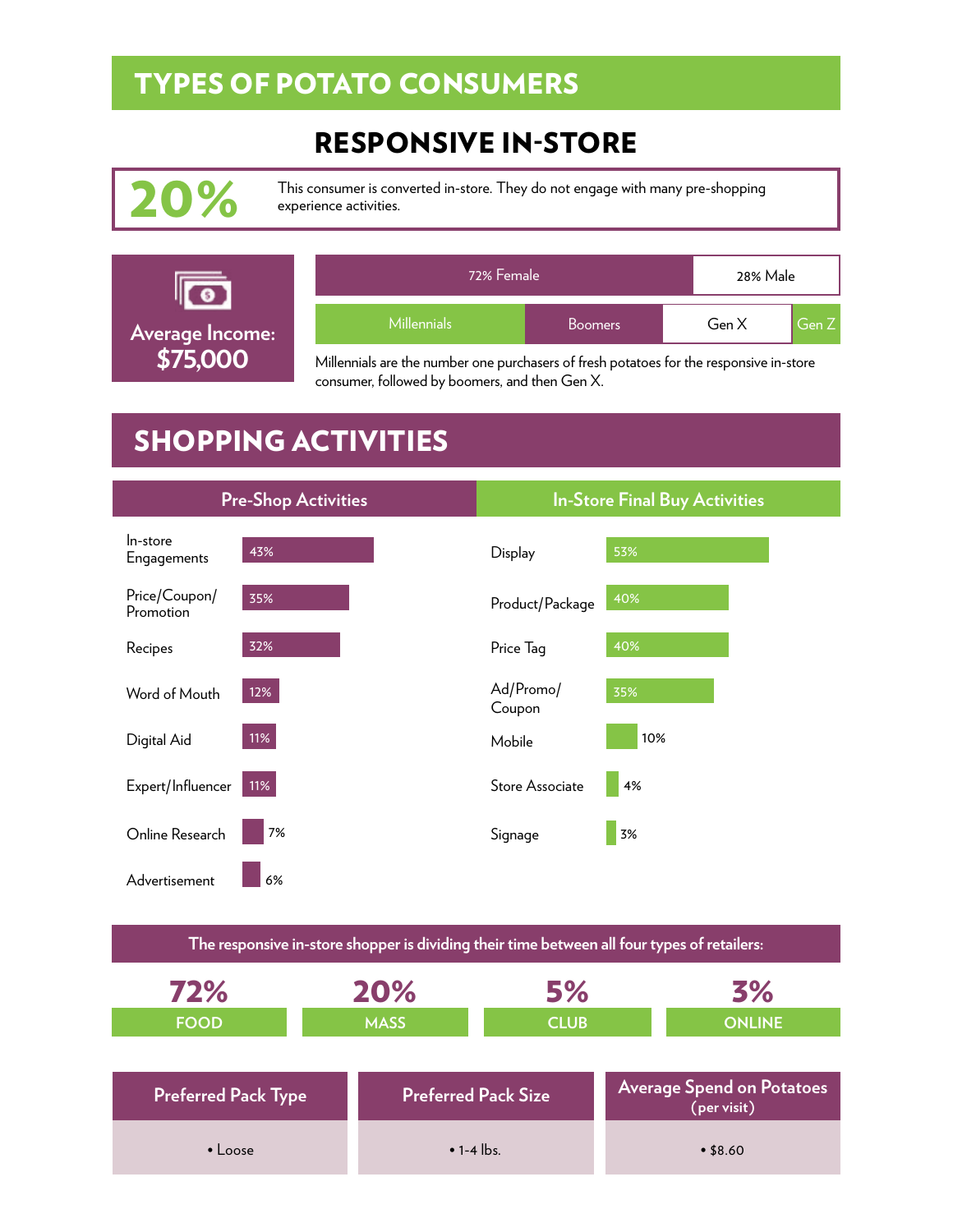### TYPES OF POTATO CONSUMERS

### AUTO PILOT



This consumer is the grab-and-go consumer. They engage very minimally thoughout the decision-making process.



| 69% Female                                                                                            | 31% Male           |  |       |       |  |  |
|-------------------------------------------------------------------------------------------------------|--------------------|--|-------|-------|--|--|
| <b>Boomers</b>                                                                                        | <b>Millennials</b> |  | Gen X | Gen Z |  |  |
| De carrege car the accuration care accurate come of facets a stotic or fourther critical at community |                    |  |       |       |  |  |

Boomers are the number one purchasers of fresh potatoes for the auto pilot consumer, followed by millennials, and then Gen X.

## SHOPPING ACTIVITIES



62% 25% 7% 7% **FOOD MASS CLUB ONLINE** • Bagged • 5 lbs.  $\cdot$  < 1 lb. • \$7.50 **Preferred Pack Type Preferred Pack Size Average Spend on Potatoes (per visit) The auto pilot shopper is dividing their time between all four types of retailers:**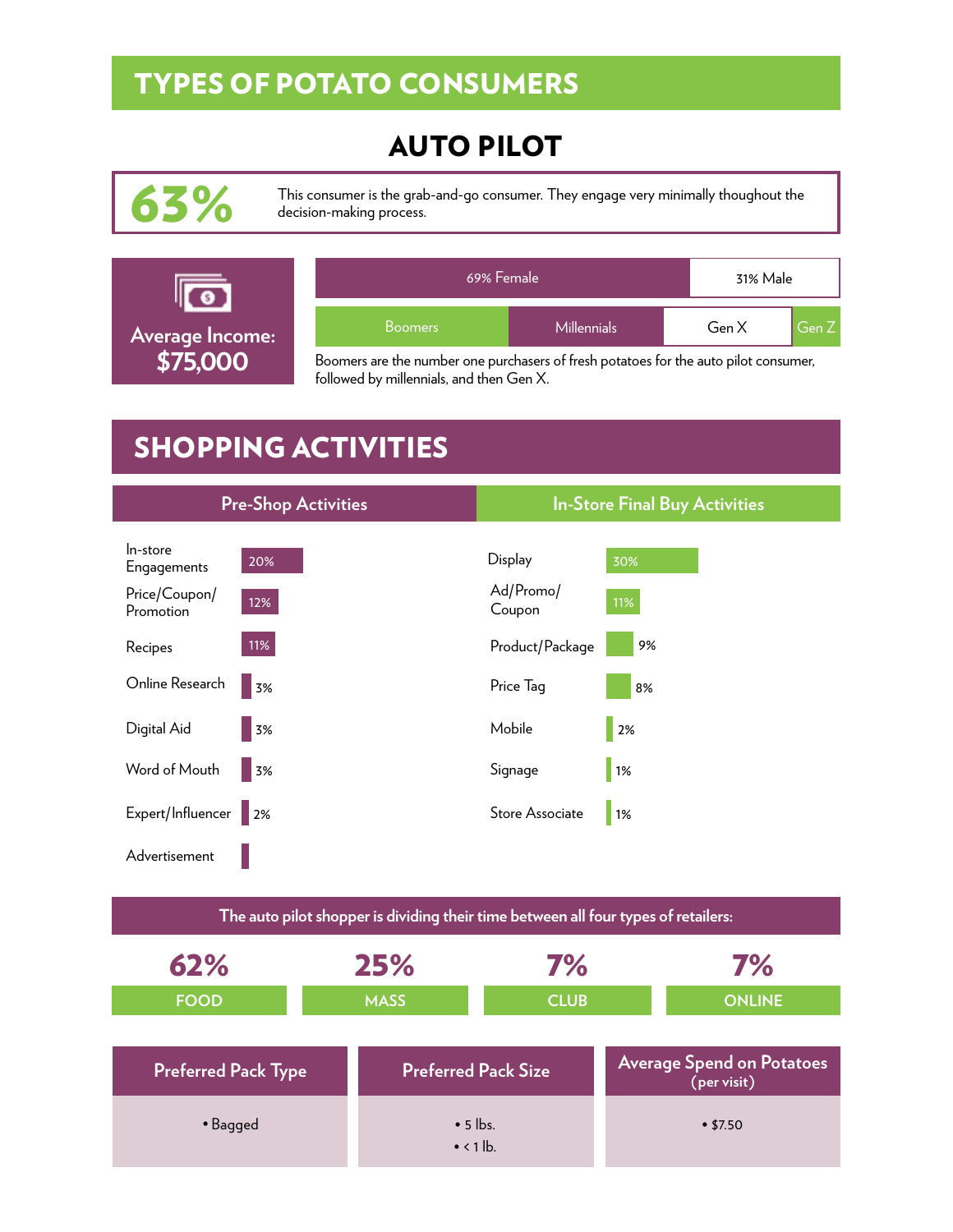There are seven different types of potatoes. Consumers have different experiences depending on what type of potato they buy. Below are the shopper journeys by potato type.



### **RUSSET POTATO BUYERS**



76% Bagged 24% Loose

\*Impact of in-store and at-home experience on consumer decision of which type of potatoes to buy.

41% Excellent Experience\*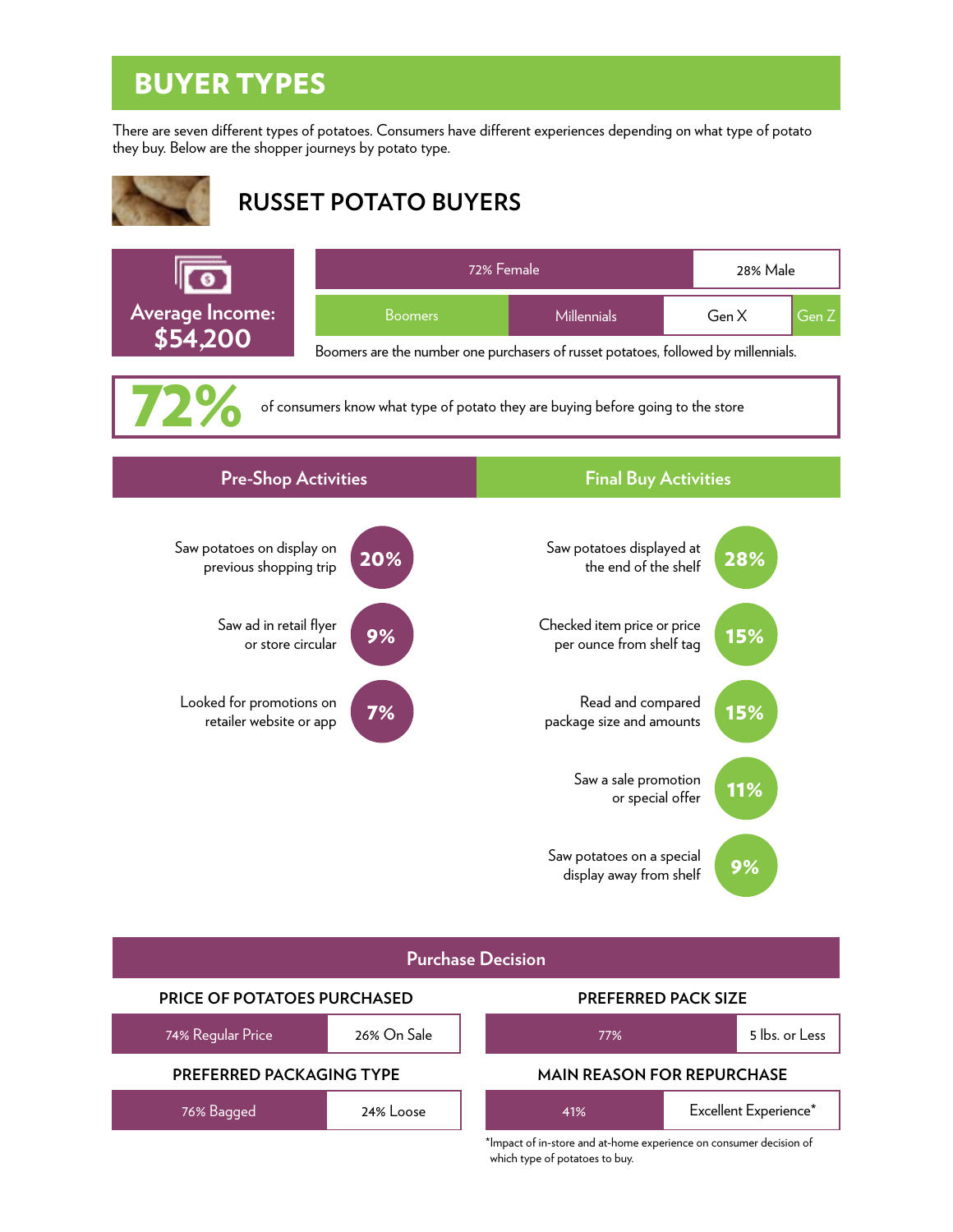



Read or watched recipes on recipe website or app





8%

#### **MAIN REASON FOR REPURCHASE**

69% Bagged 34% Loose

39% Excellent Experience\*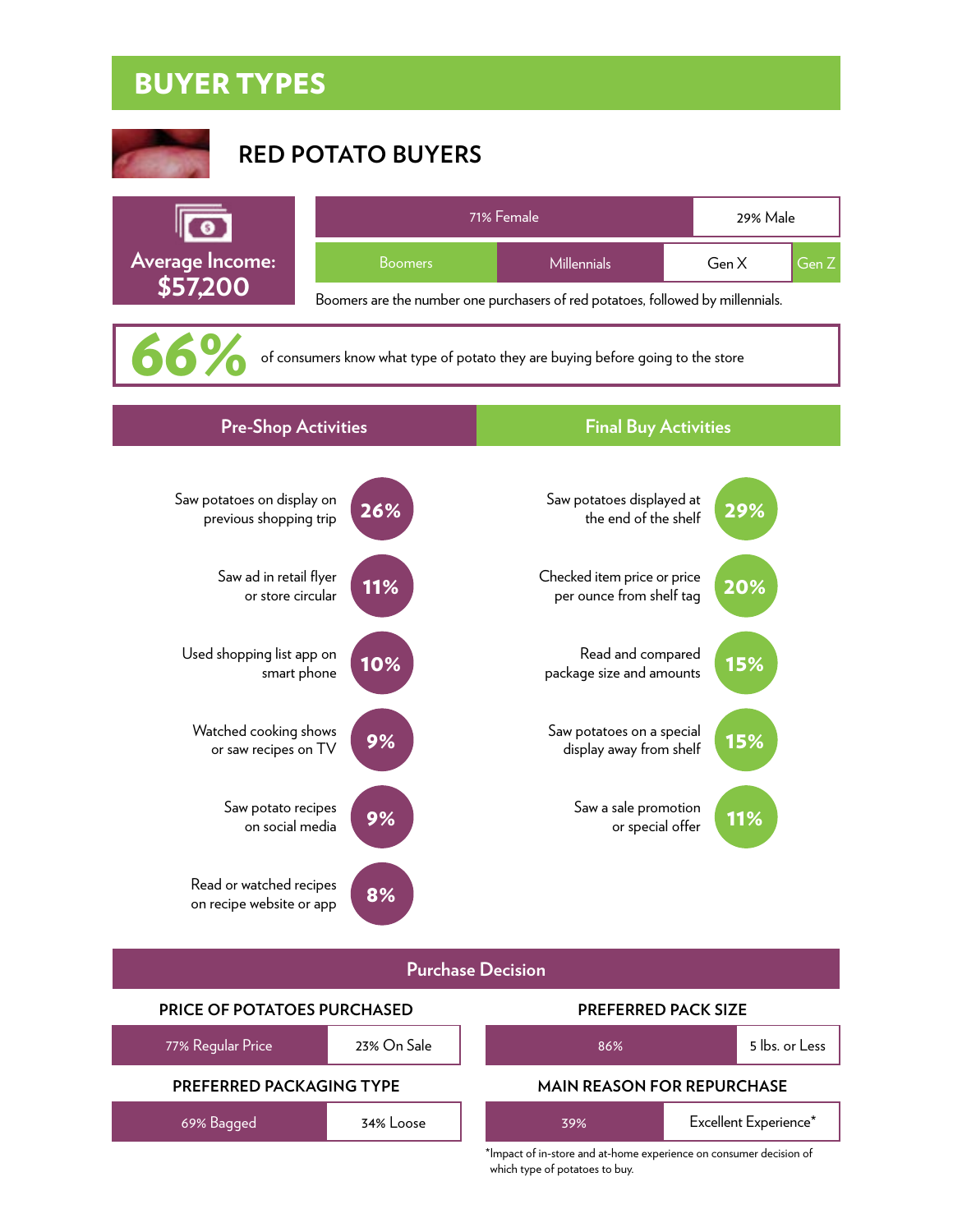

### **YELLOW POTATO BUYERS**



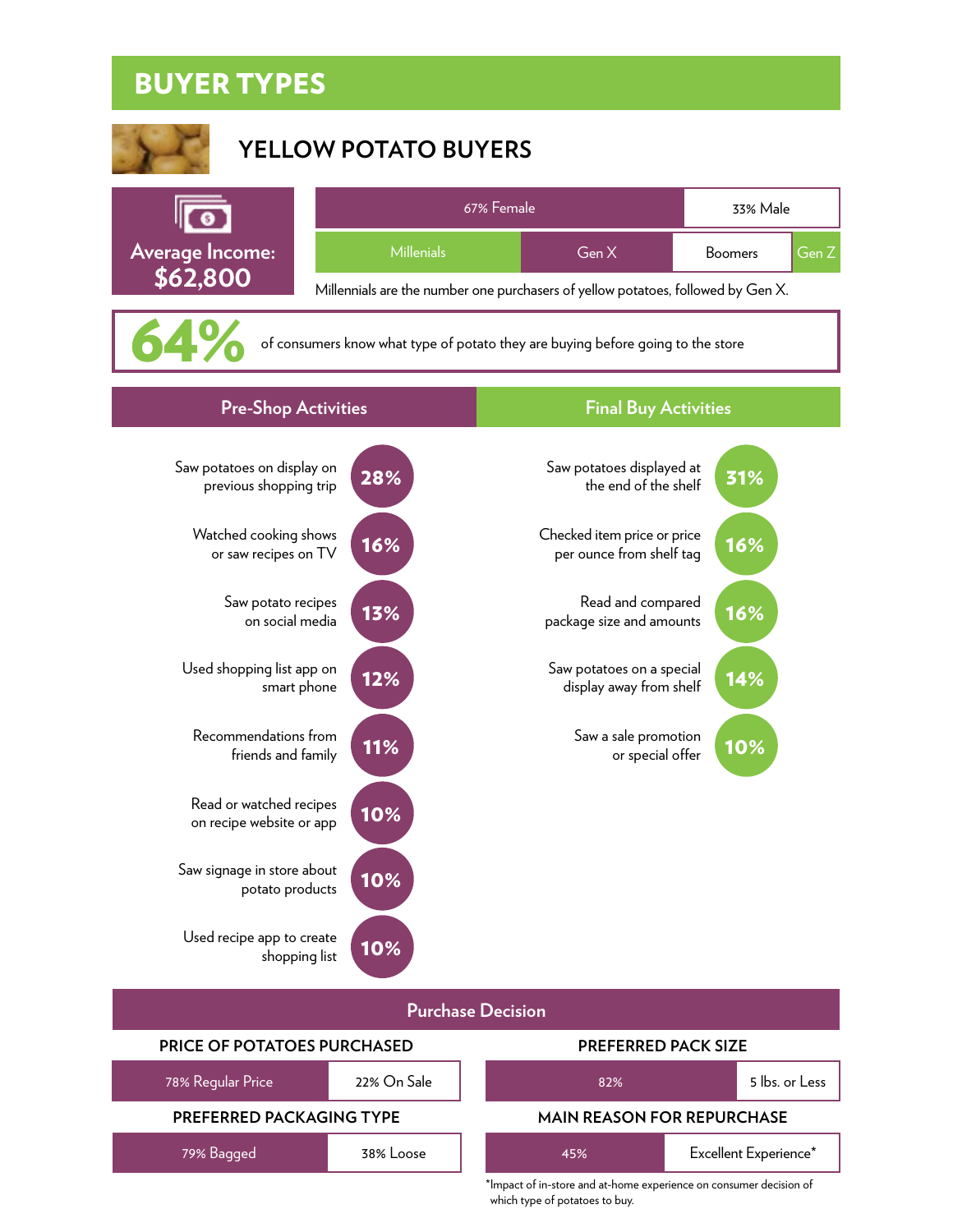



| <b>Purchase Decision</b>    |             |  |                                   |  |                       |  |
|-----------------------------|-------------|--|-----------------------------------|--|-----------------------|--|
| PRICE OF POTATOES PURCHASED |             |  | <b>PREFERRED PACK SIZE</b>        |  |                       |  |
| 74% Regular Price           | 26% On Sale |  | 75%                               |  | 5 lbs. or Less        |  |
| PREFERRED PACKAGING TYPE    |             |  | <b>MAIN REASON FOR REPURCHASE</b> |  |                       |  |
| 84% Bagged                  | 28% Loose   |  | 50%                               |  | Excellent Experience* |  |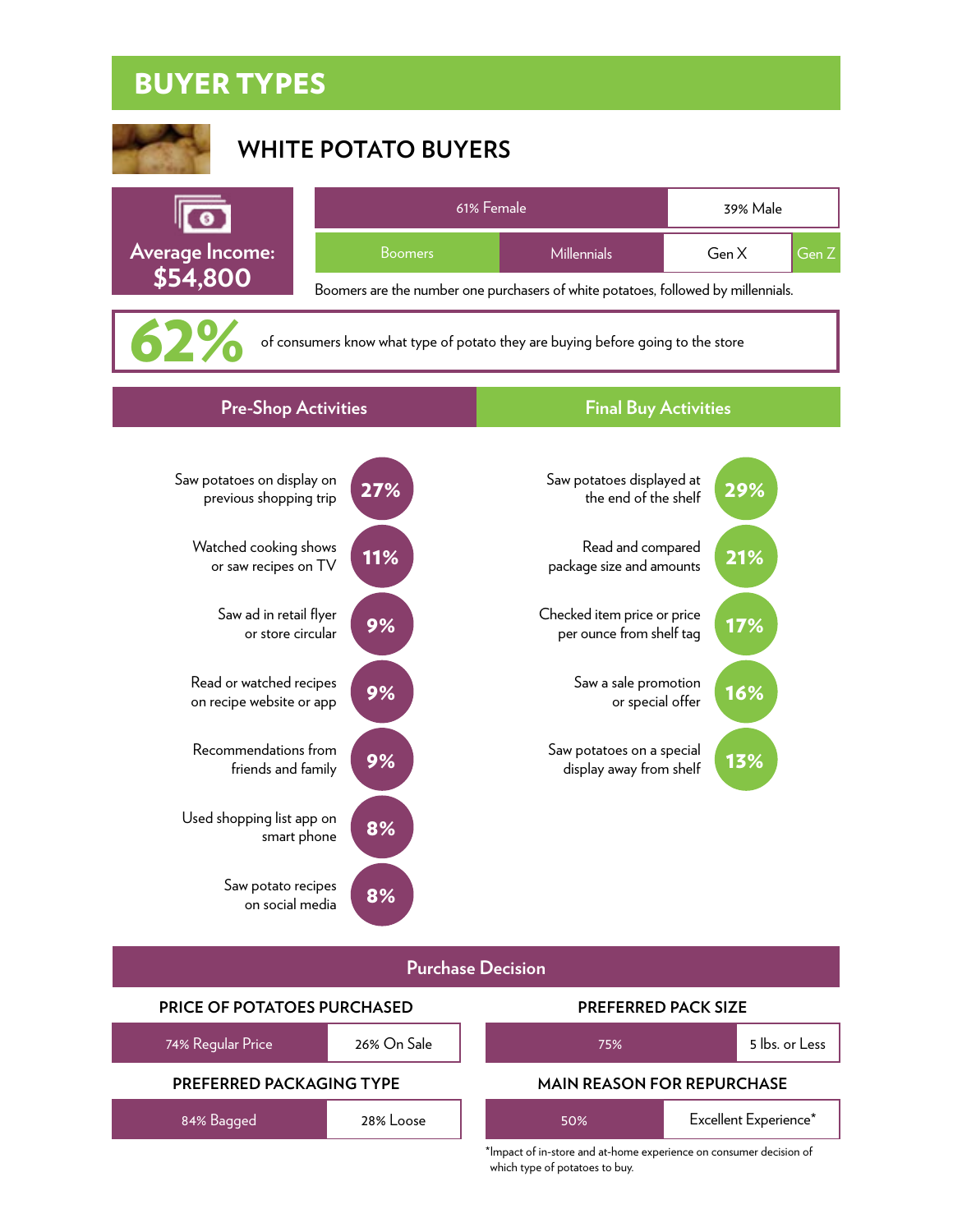

Asked smart home assistant about product and recipes

19%

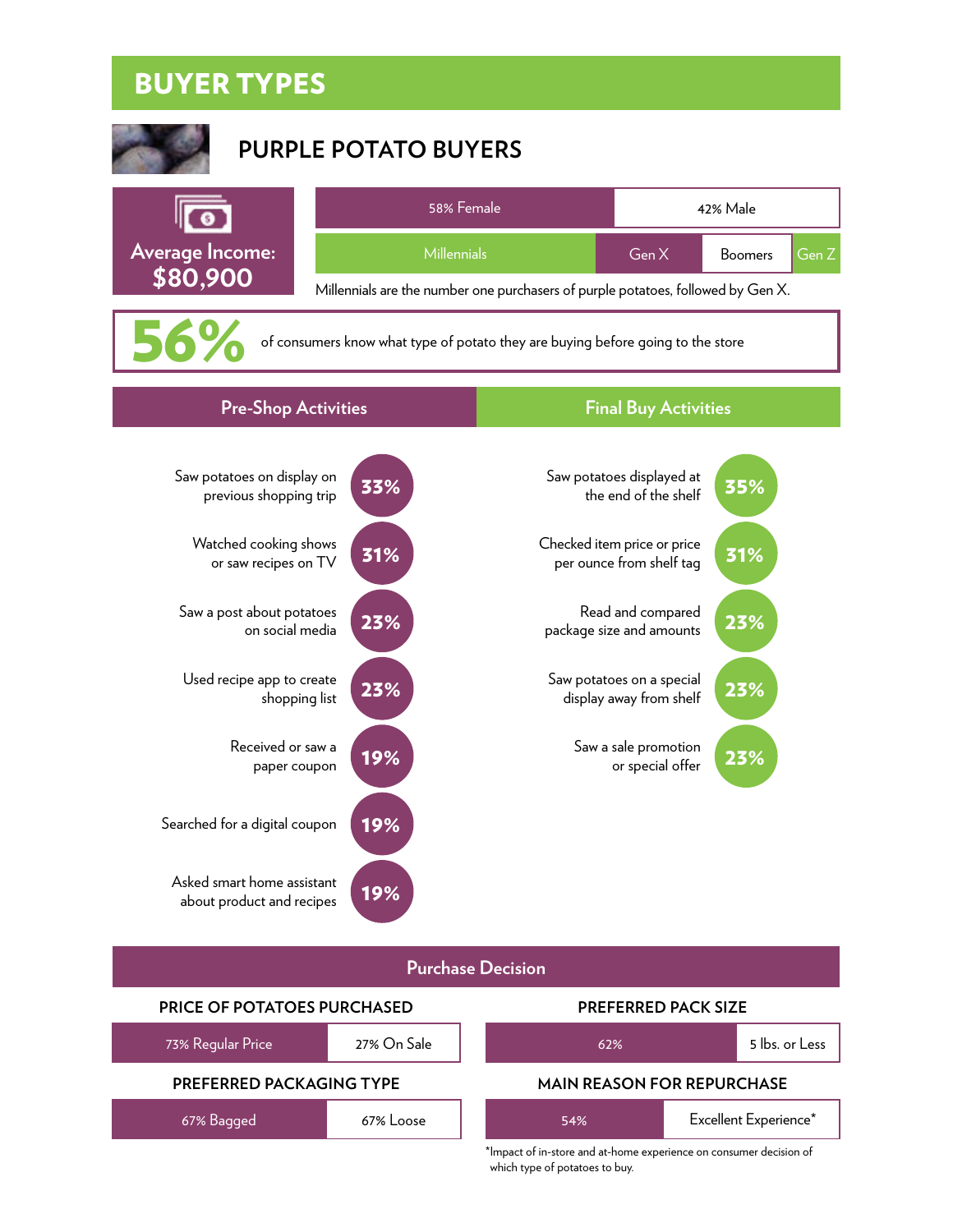

|                 | 52% Female                                                                           |       | 48% Male |       |  |  |  |
|-----------------|--------------------------------------------------------------------------------------|-------|----------|-------|--|--|--|
| Average Income: | <b>Millennials</b>                                                                   | Gen X | Boomers  | Gen Z |  |  |  |
| \$80.900        | Millennials are the number one purchasers of fingerling potatoes, followed by Gen X. |       |          |       |  |  |  |
| 60%             | of consumers know what type of potato they are buying before going to the store      |       |          |       |  |  |  |



**Purchase Decision**

| <b>PRICE OF POTATOES PURCHASED</b> |             | <b>PREFERRED PACK SIZE</b> |                                   |  |                |
|------------------------------------|-------------|----------------------------|-----------------------------------|--|----------------|
| 79% Regular Price                  | 21% On Sale |                            | 67%                               |  | 5 lbs. or Less |
| PREFERRED PACKAGING TYPE           |             |                            | <b>MAIN REASON FOR REPURCHASE</b> |  |                |
| 70% Bagged                         | 62% Loose   |                            | Excellent Experience*<br>61%      |  |                |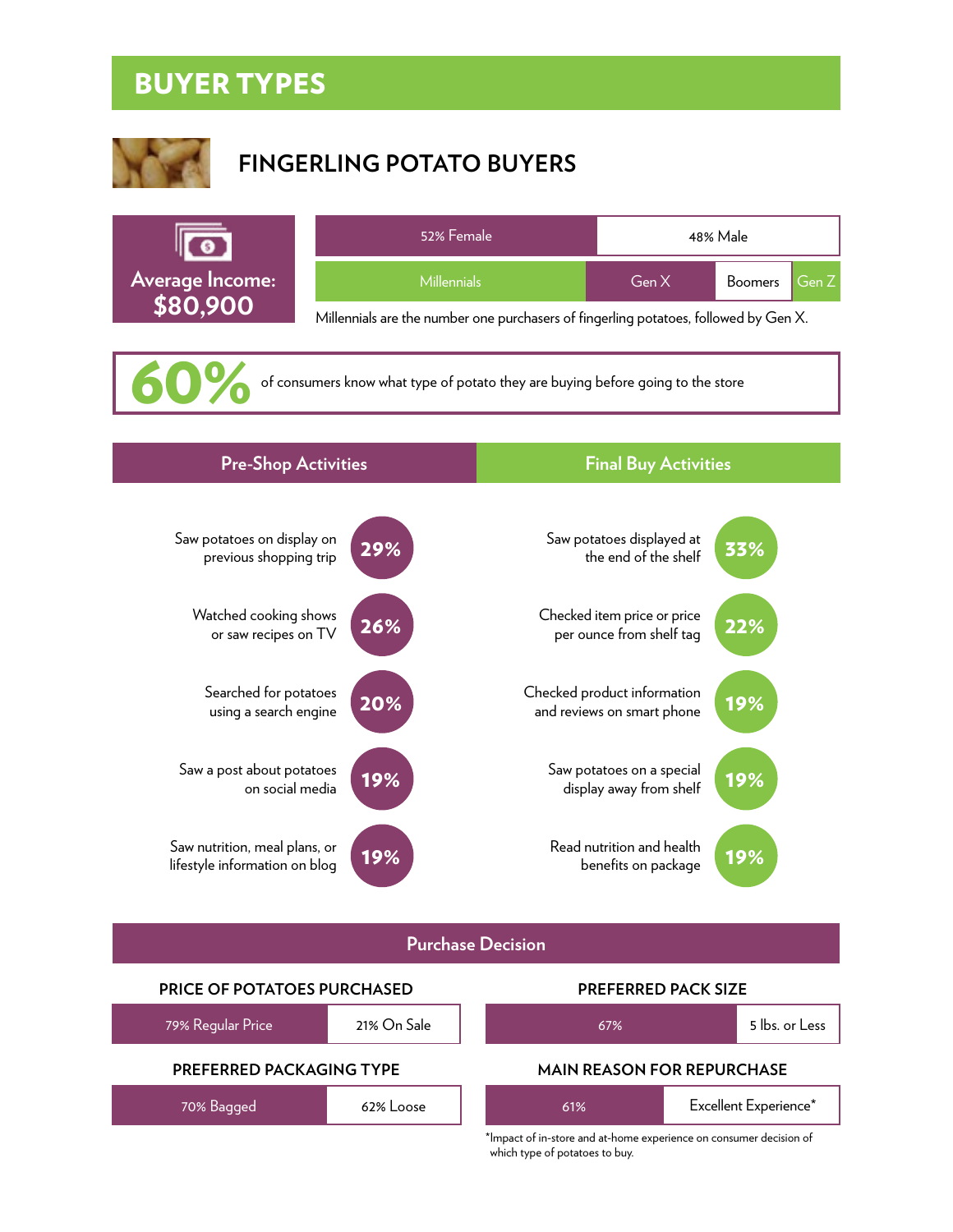

| <b>Purchase Decision</b> |                                    |  |                                   |  |                       |  |
|--------------------------|------------------------------------|--|-----------------------------------|--|-----------------------|--|
|                          | <b>PRICE OF POTATOES PURCHASED</b> |  | <b>PREFERRED PACK SIZE</b>        |  |                       |  |
| 79% Regular Price        | 21% On Sale                        |  | 82%                               |  | 5 lbs. or Less        |  |
|                          | PREFERRED PACKAGING TYPE           |  | <b>MAIN REASON FOR REPURCHASE</b> |  |                       |  |
| 73% Bagged               | 36%   nose                         |  | 46%                               |  | Excellent Experience* |  |

9%

on social media